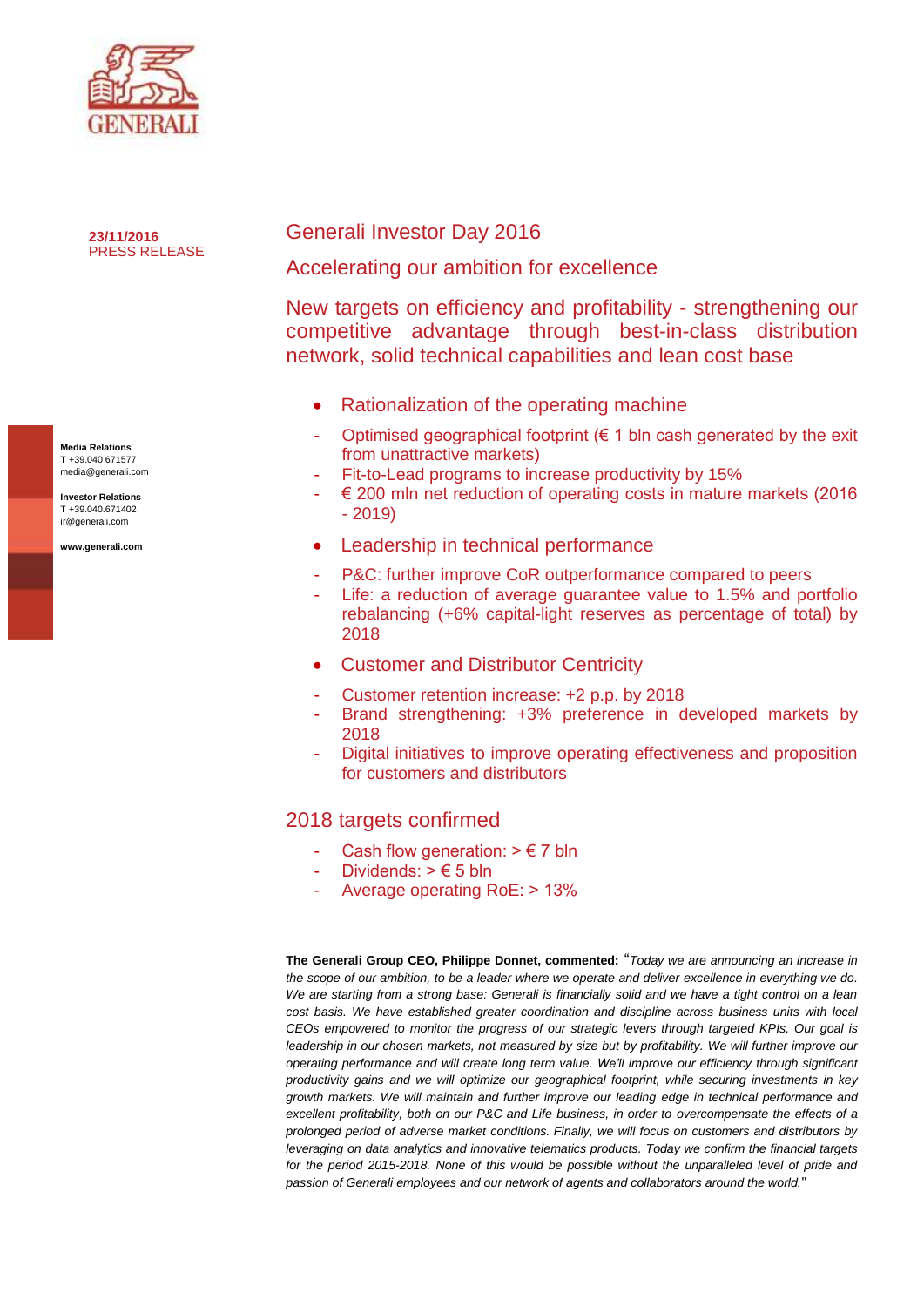

London - The Generali Group presents today at the Investor Day an update of the strategic plan.

**Generali confirms the targets** announced in May 2015, proving the strength and the resilience of its business model.

Despite the deterioration of the macroeconomic environment over the last 18 months and a high degree of uncertainty on the financial markets' future perspectives, the Group aims to achieve by 2018 a cumulative Net Free Cash Flow of more than € 7 billion and cumulative dividends of over € 5 billion. In reaching these targets, Generali confirms a return on equity (RoE) at more than 13% on average over the plan period (2015-2018).

The foundations on which Generali's strength is based are: the solidity of its capital position, technical performances that stand amongst the best in the insurance industry, the quality and extent of its own distribution networks and the presence in the most attractive and promising markets. To continue to be competitive and excel in a context as uncertain as the current one, the Group aims at **accelerating the execution** of the strategy through **six actions** aimed at **improving the operating performance** and **creating long-term value.**

### **STRATEGIC INITIATIVES TO ACCELERATE OUR EXECUTION**

Generali is accelerating its industrial turnaround to reach leadership in operating results, technical excellence and in the long-term value creation; thus achieving sustainable profits.

#### **3 ACTIONS TO IMPROVE OPERATING PERFORMANCE:**

- **Optimising the geographical presence.** The Group intends to maintain a global and diversified geographical presence by focusing where it is technically strong, efficient and profitable or where it can create those conditions in the medium-to-long-term period. At the same time, it will exit from less profitable markets in order to increase operational efficiency, improve capital allocation and mitigate risks. Thus, the rationalisation process already started with the disposal of the businesses in Guatemala and Lichtenstein will continue and is expected to generate at least **€ 1 billion of cash** by 2018**.**
- **Improving the operating machine.** A restructuring, integration and simplification process will start in mature markets to generate a net reduction in costs of  $\epsilon$  200 million, while investment will be made to grow the business in a disciplined manner in growth markets. These actions aim at maximising the efficiency and effectiveness of the operating machine by reducing duplication and eliminating overlaps in terms of products, structures, systems and processes for the benefit of a more agile and rapid management of our business.
- **Strengthening of insurance expertise.** In the Property&Casualty segment, the Group aims at a profitable growth that will enable Generali to achieve a **further improvement of CoR outperformance by 2018**, further strengthening the excellent level of technical profitability, already one of the best on the market today. The actions that will be put in place to achieve this result are set below:
	- in the Motor line, data analytics and automated profiling through MyDrive and Progressive, will allow the rates' sophistication;
	- in the Non-motor line, innovative offers will be promoted to boost the growth of the segment (gross direct premiums between 2% and 4% in 2018), including connected products (Smart Home), modular products, products for emerging risks (cyber risk);
	- in claims management, a better identification of fraud and use of analytics will allow to offer an excellent level of service and technical competence.

In Life segment, the Group aims to increase the new production value through more capital-light products (+8 p.p. in the three main markets: Italy, Germany, France).